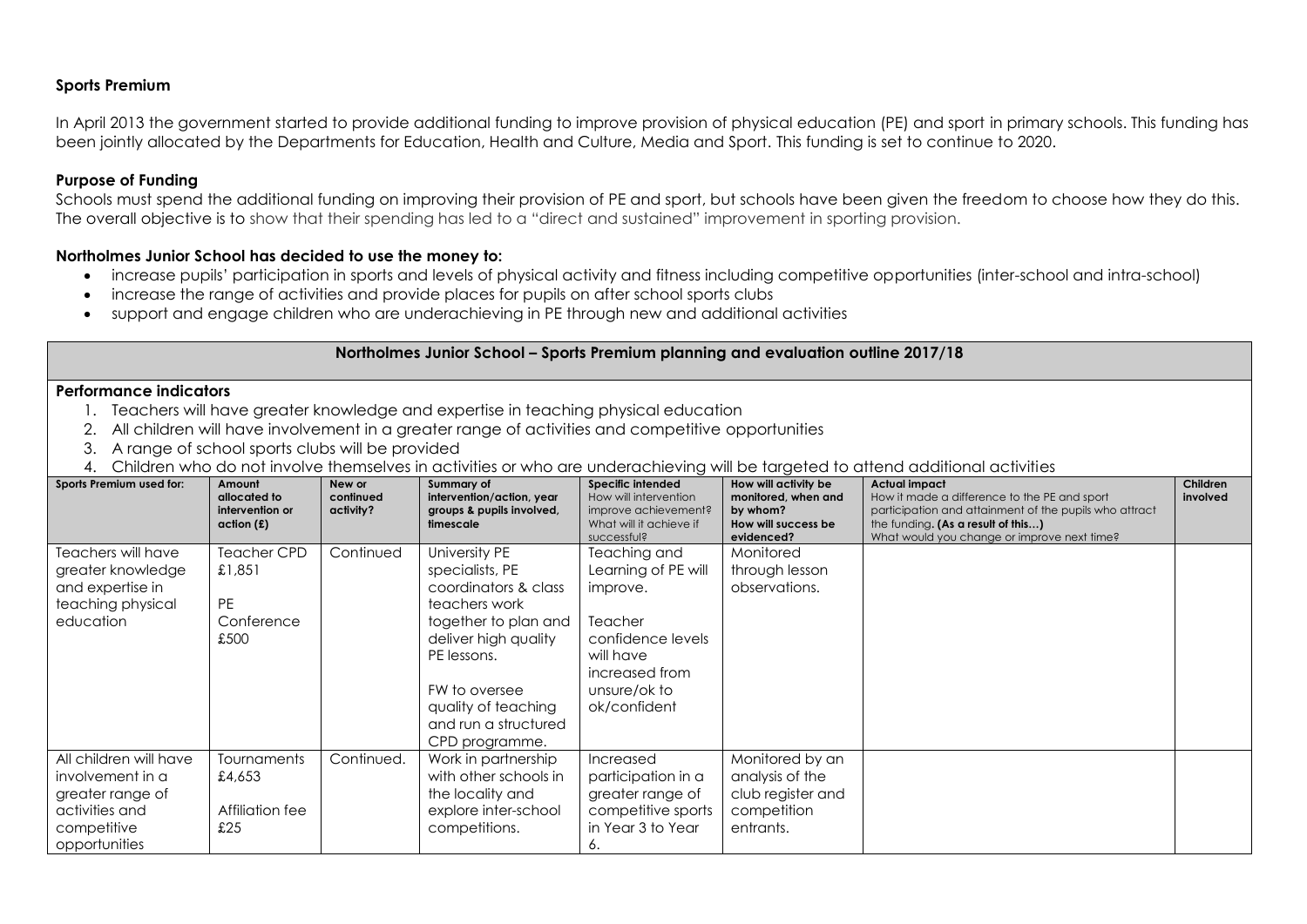|                                                                                                            |                                                       |           | Half termly intra-<br>school competitions<br>at the end of a unit<br>when possible.                                                                               |                                                                                                                                                                                                                                                                                                                                                                                                     |                                                                                                                                                                                                                                                 |  |
|------------------------------------------------------------------------------------------------------------|-------------------------------------------------------|-----------|-------------------------------------------------------------------------------------------------------------------------------------------------------------------|-----------------------------------------------------------------------------------------------------------------------------------------------------------------------------------------------------------------------------------------------------------------------------------------------------------------------------------------------------------------------------------------------------|-------------------------------------------------------------------------------------------------------------------------------------------------------------------------------------------------------------------------------------------------|--|
| Increase the range<br>of activities and<br>provide places for<br>pupils on after school<br>sports clubs    | £410                                                  | Continued | Provide a greater<br>range of activities<br>after-school                                                                                                          | Increased<br>participation in<br>healthy sports<br>clubs by offering a<br>wider range of<br>opportunities<br>Pupils will develop<br>a passion in sports<br>and following a<br>healthy lifestyle<br>Firm links will be<br>created with local<br>sports clubs,<br>which will impact<br>on pupils and<br>future provision                                                                              | Led by PE<br>specialist who co-<br>ordinates all staff<br>and the Sports<br>Coach.<br>Impact re. after<br>school clubs, will<br>be seen through<br>the pupil<br>questionnaire.<br>Local sports club<br>support inter<br>school<br>competitions. |  |
| Support and engage<br>children who are<br>underachieving in PE<br>through new and<br>additional activities | Sports Crew<br>£3,600<br>Change for<br>Life<br>£1,773 | Continued | Monitor take up of<br>clubs (gender, SEN,<br>Pupil Premium,<br>vulnerable, EAL)<br>Target children to<br>attend lunchtime<br>activities run by<br>sports leaders. | Improved<br>motivation and<br>attitude of<br>children involved<br>both towards PE<br>and school in<br>general.<br>The number of<br>children<br>participating in<br>physical activity<br>at lunch time will<br>increase.<br>Children will be<br>able to<br>independently<br>lead Physical<br>games at lunch<br>time.<br>Children in school<br>will be healthier,<br>fitter and in a<br>good state to | PE Coordinator -<br>Monitoring the<br>impact of the<br>lunchtime<br>initiative.<br>Impact re. after<br>school clubs, will<br>be seen through<br>the pupil<br>questionnaire.                                                                     |  |